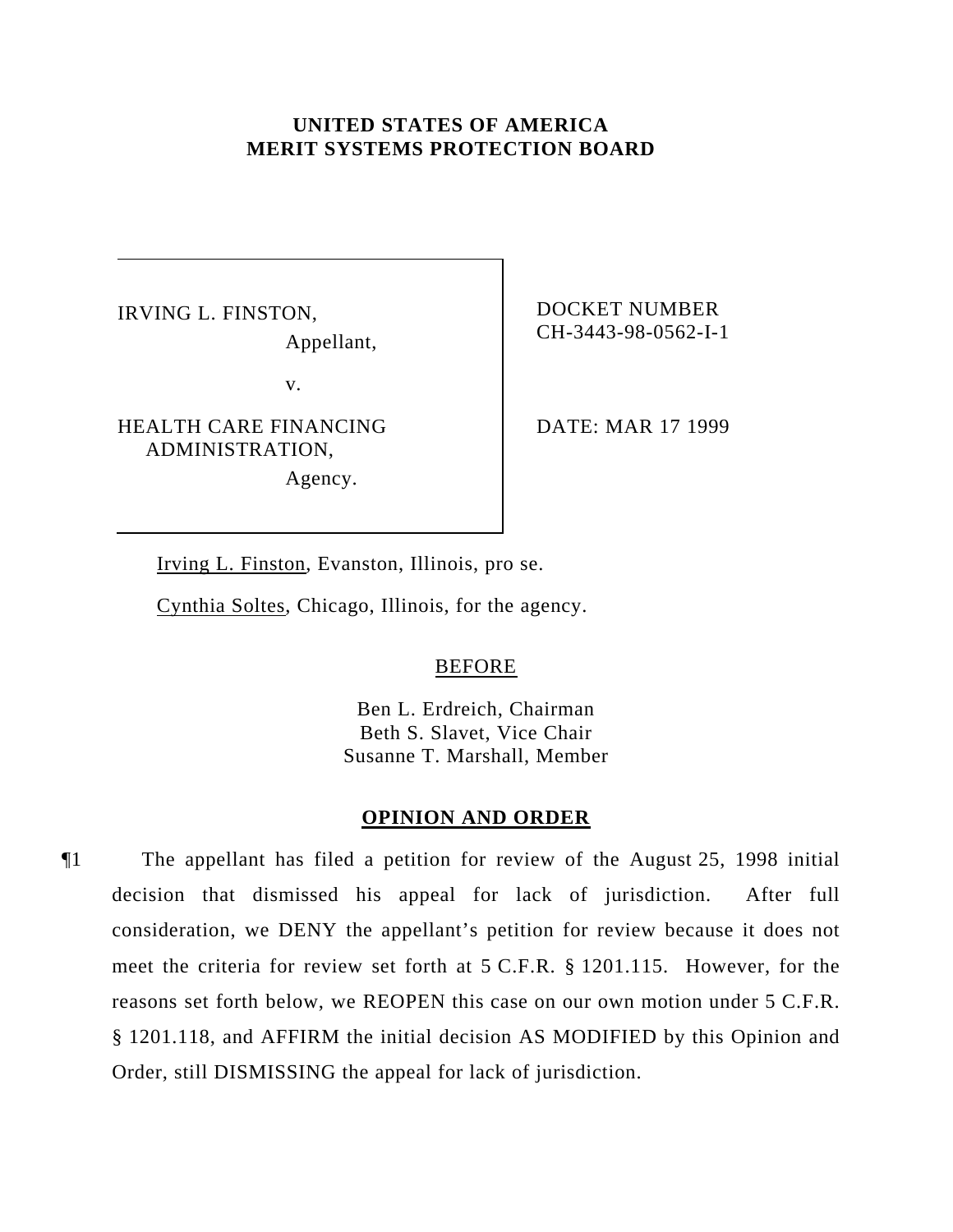#### BACKGROUND

- ¶2 In his appeal to the Board, the appellant alleged that the agency's personnel department disregarded his telephone calls and letters requesting materials to respond to job announcement No. HS-014-7, which sought applicants for a GS-14 Supervisory Health Insurance Specialist position. *See* Initial Appeal File (IAF), Tabs 1 and 3. In response to the administrative judge's show-cause order on jurisdiction, the appellant stated that he sent a February 3, 1998 letter to the Office of Special Counsel (OSC) disclosing that the agency had "refused to provide essential information relative to an advertised position despite [his] repeated requests," and that he "disclosed the mandate of the Merit Systems Protection Board to insure that there is free and open competition for positions in Government." *See id*., Tab 8.
- ¶3 The administrative judge found that the February 3, 1998 "disclosure date is after the dates on which the appellant alleged he requested and did not receive information and, indeed, is after the date the appellant asserted the job announcement closed (February 2, 1998)." Initial Decision at 2. She concluded, therefore, that "the agency's alleged failure to allow the appellant an opportunity to compete for the position could not have been in retaliation for the appellant's disclosure to [OSC]." *Id.* We reopen this appeal on our own motion to address the administrative judge's basis for her finding of no jurisdiction.

### ANALYSIS

¶4 In *Geyer v. Department of Justice*, 63 M.S.P.R. 13 (1994), the Board set out the jurisdictional elements of an individual right of action (IRA) appeal, which are that an appellant must show by preponderant evidence that: He engaged in whistleblower activity by making a disclosure protected under 5 U.S.C. § 2302(b)(8); the agency took or failed to take, or threatened to take or fail to take, a "personnel action" as defined in 5 U.S.C.  $\S$  2302(a)(2); and he raised the issue before OSC, and proceedings before OSC were exhausted. 63 M.S.P.R. at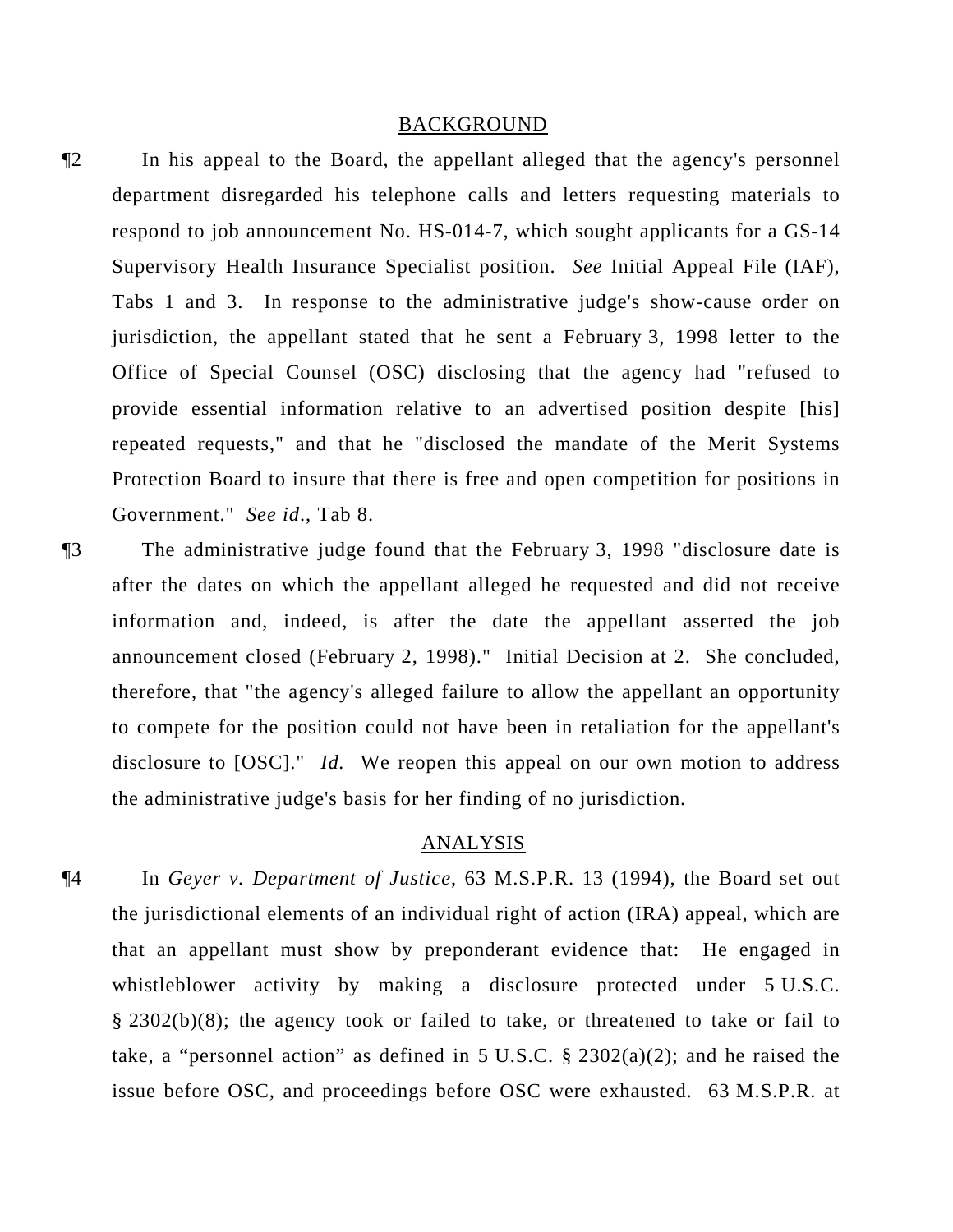16-17. The Board stated in *Geyer* that if the appellant established Board jurisdiction over his appeal, "the administrative judge must then consider the merits of the appeal," namely, "whether the appellant has proven, by preponderant evidence, that a disclosure described in 5 U.S.C. § 2302(b)(8) was a contributing factor in the personnel action that was taken against him" and, if he makes such a showing, whether the agency could prove, by clear and convincing evidence, that it would have taken the same action absent the protected disclosure. 63 M.S.P.R. at 17 (emphasis added).

¶5 There is nothing in 5 U.S.C. § 2302(b)(8) that requires an agency official to change a decision once he or she learns that a person has engaged in whistleblowing activity. *See Dean v. Department of the Army*, 57 M.S.P.R. 296, 303 (1993). Consequently, if an agency takes an action before the appellant makes a disclosure, the Board may find that the disclosure was not a contributing factor in the action. *See O'Shea v. Department of Transportation*, 65 M.S.P.R. 512, 515 (1994); *Washington v. Department of Veterans Affairs*, 49 M.S.P.R. 632, 638 (1991). The administrative judge's finding that the agency could not have retaliated against the appellant because the disclosure to OSC was made after the job announcement closed is therefore a finding on contributing factor, that is, she concluded that the alleged protected disclosure could not have been a contributing factor in the agency's action based on the timing of the disclosure and the alleged personnel action. The administrative judge therefore dismissed the appeal as outside the Board's jurisdiction based on a merits finding. In this regard, she erred. However, the appeal is outside the Board's jurisdiction for the following reason.

¶6 The administrative judge's show-cause order provided the appellant with explicit information on what is required to establish an appealable jurisdictional issue in an IRA appeal. *See* IAF, Tab 6; *see also Burgess v. Merit Systems Protection Board*, 758 F.2d 641, 643-44 (Fed. Cir. 1985). In determining whether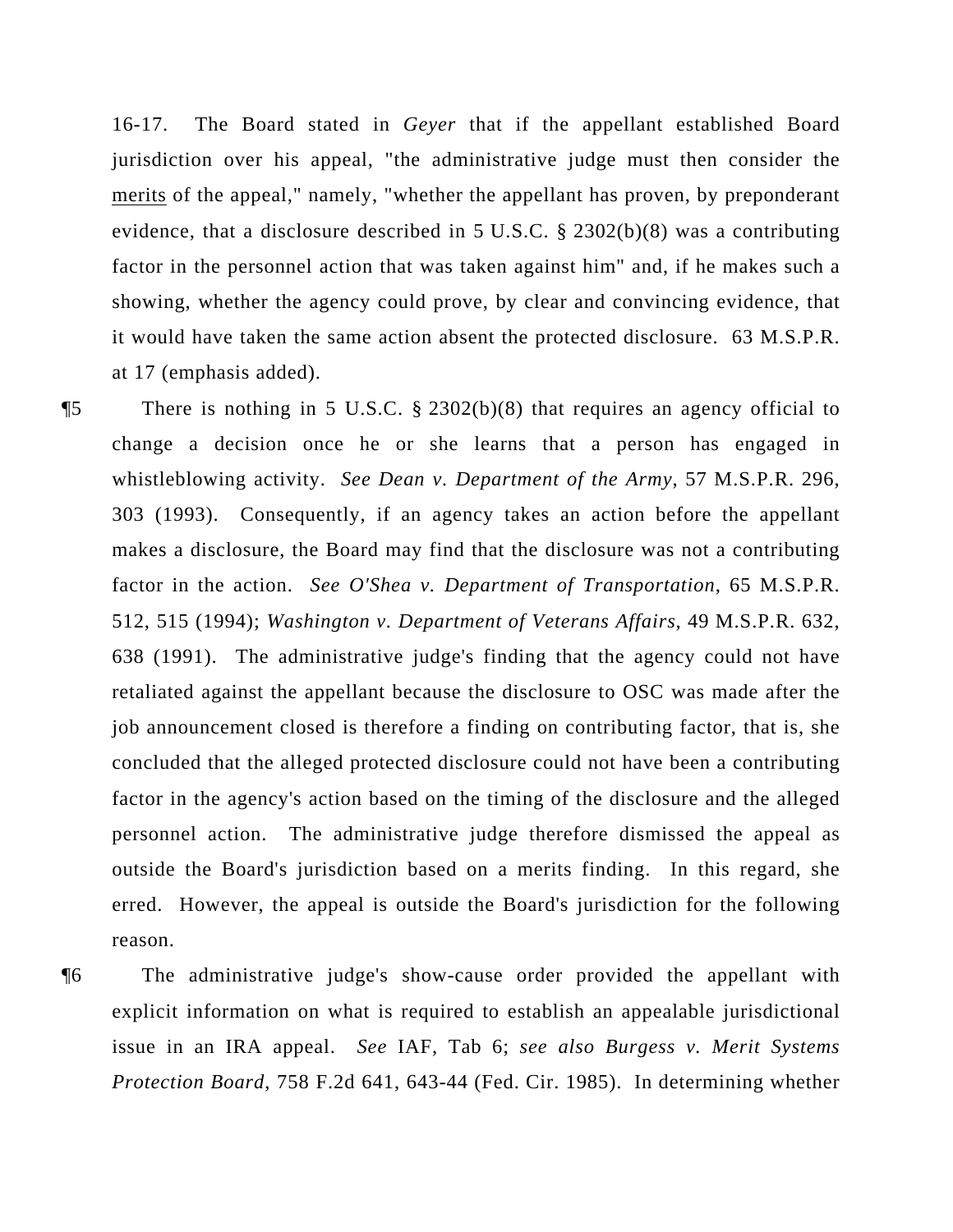the appellant's submissions set forth a nonfrivolous allegation of jurisdiction entitling him to a hearing, the Board may consider the agency's documentary submissions; however, to the extent that the agency's evidence constitutes mere factual contradiction of the appellant's otherwise adequate prima facie showing of jurisdiction, the Board may not weigh evidence and resolve conflicting assertions of the parties and the agency's evidence may not be dispositive. *Ferdon v. U.S. Postal Service*, 60 M.S.P.R. 325, 329 (1994).

¶7 In his February 3, 1998 letter to OSC, the appellant stated that, before job announcement H2-014-97 closed on February 2, 1998, he contacted the agency four times to request information on applying for the GS-14 position, but had received no materials. *See* IAF, Tab 3. He further stated that he called an agency personnel official on February 3 and was told by her that she would check with her supervisor to see if he could submit a late application for consideration. *Id.*, Tab 1. In his February 3 letter to OSC, the appellant claimed that these alleged actions "inadvertently or deliberately denied [him] the opportunity to submit an application for the position." *Id.* 

¶8 The appellant also submitted an April 7, 1998 letter to him from OSC informing him that it had investigated his complaint under 5 U.S.C. § 2302(b)(4). *Id.* Section 2302(b)(4) states that it is a prohibited personnel practice to "deceive or willfully obstruct any person with respect to such person's right to compete for employment." OSC notified the appellant in its April 7 letter that it had found no evidence to support his allegation that the agency personnel office willfully obstructed his right to compete for the Health Insurance Specialist position. *See* IAF, Tab 1. In response, the appellant sent an April 13, 1998 letter to OSC claiming that he submitted sufficient evidence to show that the agency "wilfully [sic] obstructed [his] right to compete for the position." *Id.* OSC responded by informing the appellant that his April 13 letter gave them no basis on which to reverse the April 7, 1998 finding. *See id*.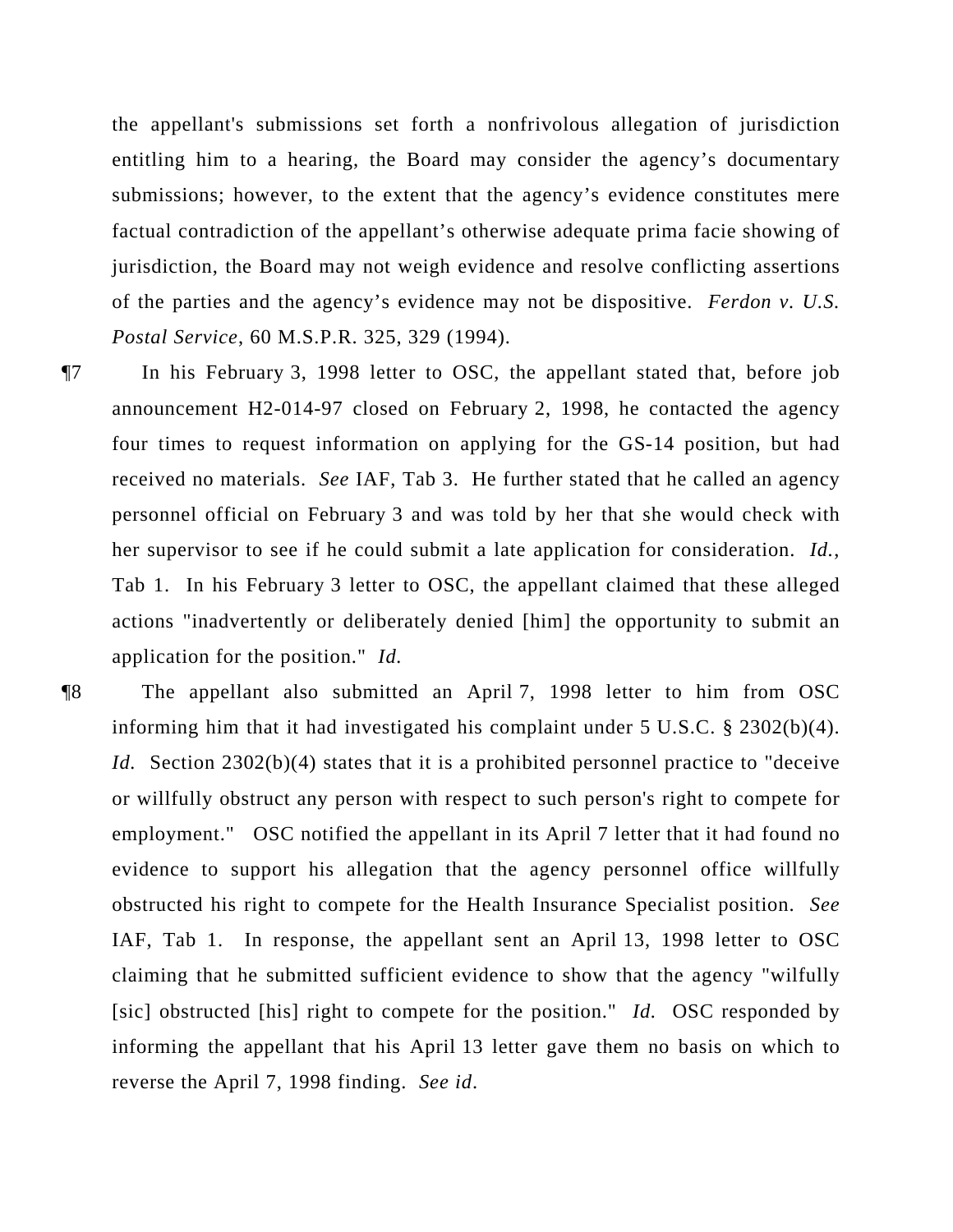¶9 None of the arguments or evidence submitted by the appellant shows that he claimed before OSC that he made a protected disclosure under 5 U.S.C. § 2302(b)(8), and that the agency had taken, failed to take, or threatened to take the purported personnel action because of a protected disclosure made under section 2302(b)(8). The appellant's submissions to OSC never mention whistleblowing, protected disclosure, section 2302(b)(8), or retaliation for whistleblowing. Rather, the appellant's letters to OSC show that he filed a complaint with OSC under 5 U.S.C. § 2302(b)(9) asking OSC to investigate an alleged violation of 5 U.S.C. § 2302(b)(4). *See* IAF, Tabs 1 and 3. Moreover, OSC's report to the appellant states that OSC treated his complaint as an alleged violation of section 2302(b)(4); it does not state that OSC was investigating any allegation of retaliation for whistleblowing under section 2302(b)(8). *See id*., Tab 1. Thus, we find that the appellant's February 3, 1998 complaint to OSC did not give OSC a sufficient basis on which to pursue an investigation into any whistleblowing claim he is making in this IRA appeal which might have led OSC to pursue corrective action on the appellant's behalf under section 2302(b)(8). *See Thomas v. Department of the Treasury*, 77 M.S.P.R. 224, 237-38 (1998).

¶10 Because the appellant has not shown that he raised a whistleblowing claim before OSC, he has not exhausted OSC proceedings with respect to any whistleblowing allegation he may have made in this appeal. For this reason, we find that the Board lacks jurisdiction over this appeal.\* *See Geyer*, 63 M.S.P.R.

<sup>\*</sup> Based on this finding, we need not decide whether the agency's alleged actions in not sending the appellant application materials or not sending him complete materials constitute personnel actions under 5 U.S.C. § 2302(b)(a)(2)(A). Nor do we reach the issue of whether the appellant's complaint to OSC may rise to the level of a section 2302(b)(8) disclosure. *See generally Ellison v. Merit Systems Protection Board*, 7 F.3d 1031, 1035 (Fed. Cir. 1993)**{** TA \l "Ellison v. Merit Systems Protection Board, 7 F.3d 1031, 1035 (Fed. Cir. 1993)" \c 1 **}{** TA \l "Ellison v. Merit Systems Protection Board, 7 F.3d 1031, 1035 (Fed. Cir. 1993)" \c 1 **}** ("The facts underlying a section 2302(b)(9) disclosure can serve as the basis for a section 2302(b)(8) disclosure only if they establish the type of fraud, waste, or abuse that the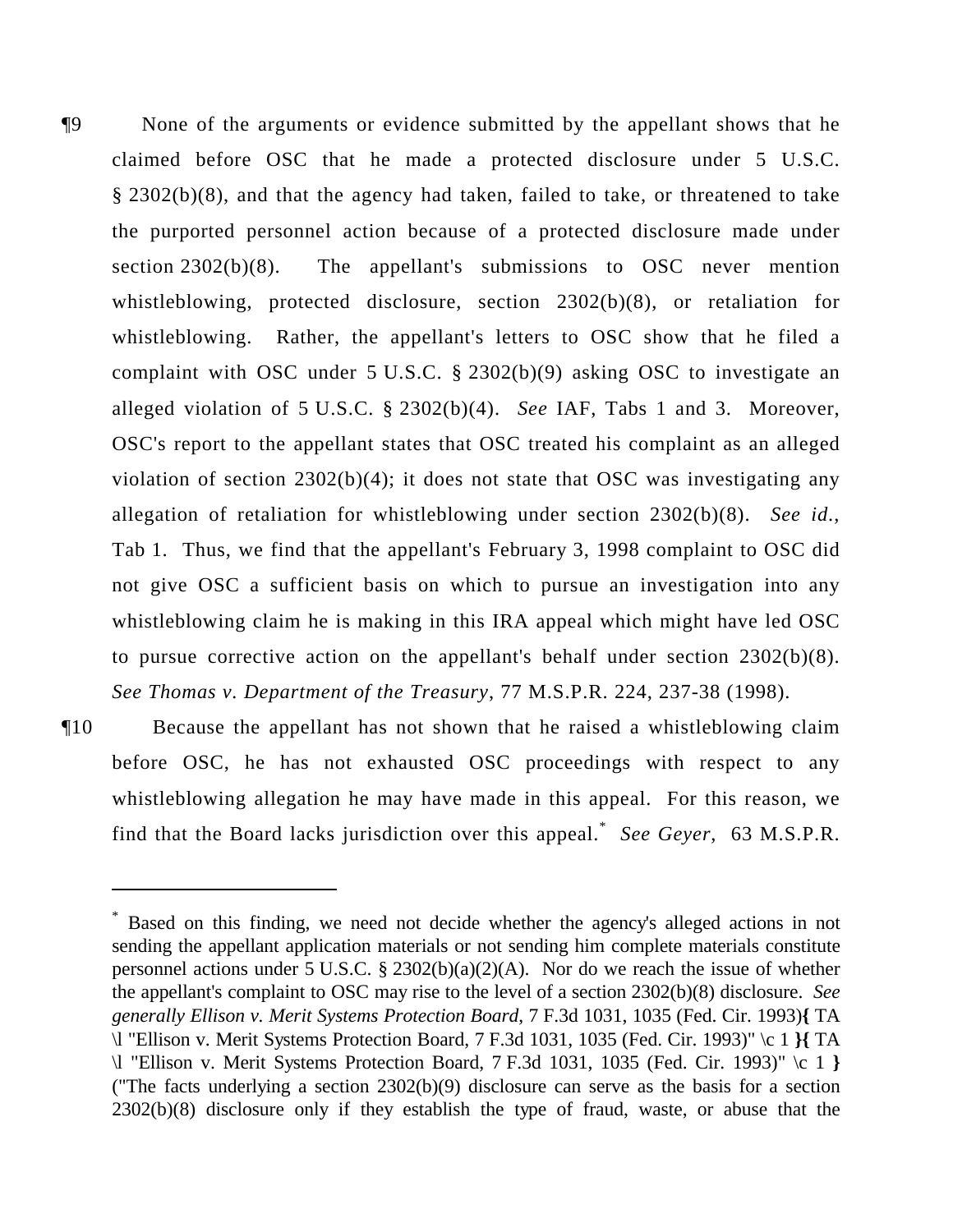at 16-17; *cf. Thomas*, 77 M.S.P.R. at 238 (the appellant had exhausted OSC proceedings because he "suppl[ied] OSC with sufficient information to enable the Special Counsel to conduct an investigation to determine whether the agency retaliated against him for disclosing an abuse of authority," even though he used a different label for his disclosures in his OSC complaint). Further, although the appellant asked the administrative judge to review this case under 5 U.S.C. § 2302(b)(4), *see* IAF, Tab 5, the Board has no authority to review alleged violations of section 2302(b)(4) absent an action that is appealable to us under another law, rule, or regulation. *See generally Maddox v. Merit Systems Protection Board*, 759 F.2d 9, 10 (Fed. Cir. 1985).

#### ORDER

¶11 This is the final order of the Merit Systems Protection Board in this appeal. 5 C.F.R. § 1201.113(c).

## NOTICE TO THE APPELLANT REGARDING FURTHER REVIEW RIGHTS

You have the right to request the United States Court of Appeals for the Federal Circuit to review the Board's final decision in your appeal if the court has jurisdiction. *See* 5 U.S.C. § 7703(a)(1). You must submit your request to the court at the following address:

> United States Court of Appeals for the Federal Circuit 717 Madison Place, N.W. Washington, DC 20439

<sup>[</sup>Whistleblower Protection Act] was intended to reach." (citation omitted)); *Thomas*, 77 M.S.P.R. at 232-33 (relying on *Ellison*, the Board found that "an individual's challenge to an agency's selection process as 'unfair and inequitable to the employee because the agency considered nonmerit factors in denying him a promotion opportunity' is not the 'type of fraud, waste, or abuse that the WPA was intended to reach,'" and thus were not whistleblowing disclosures under section 2302(b)(8)).